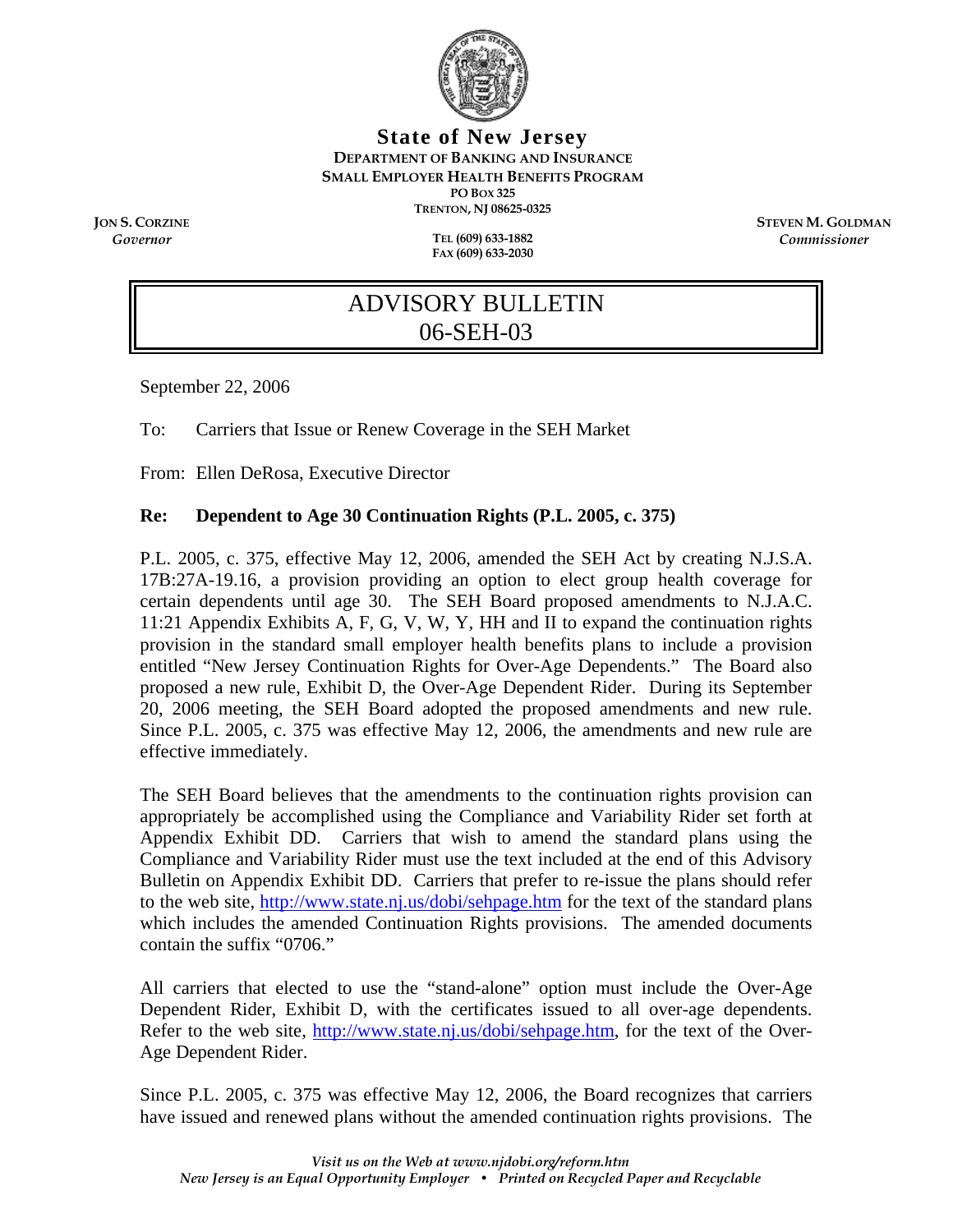Board expects that carriers will promptly amend those plans, using either the Compliance and Variability Rider, or by re-issuing the plans in their entirety. Prospectively, carriers must issue and renew the standard plans using the amended continuation rights provision, and may use the Compliance and Variability Rider or may choose to update their issue systems to incorporate the amended continuation rights text.

If you have any questions, please feel free to contact me.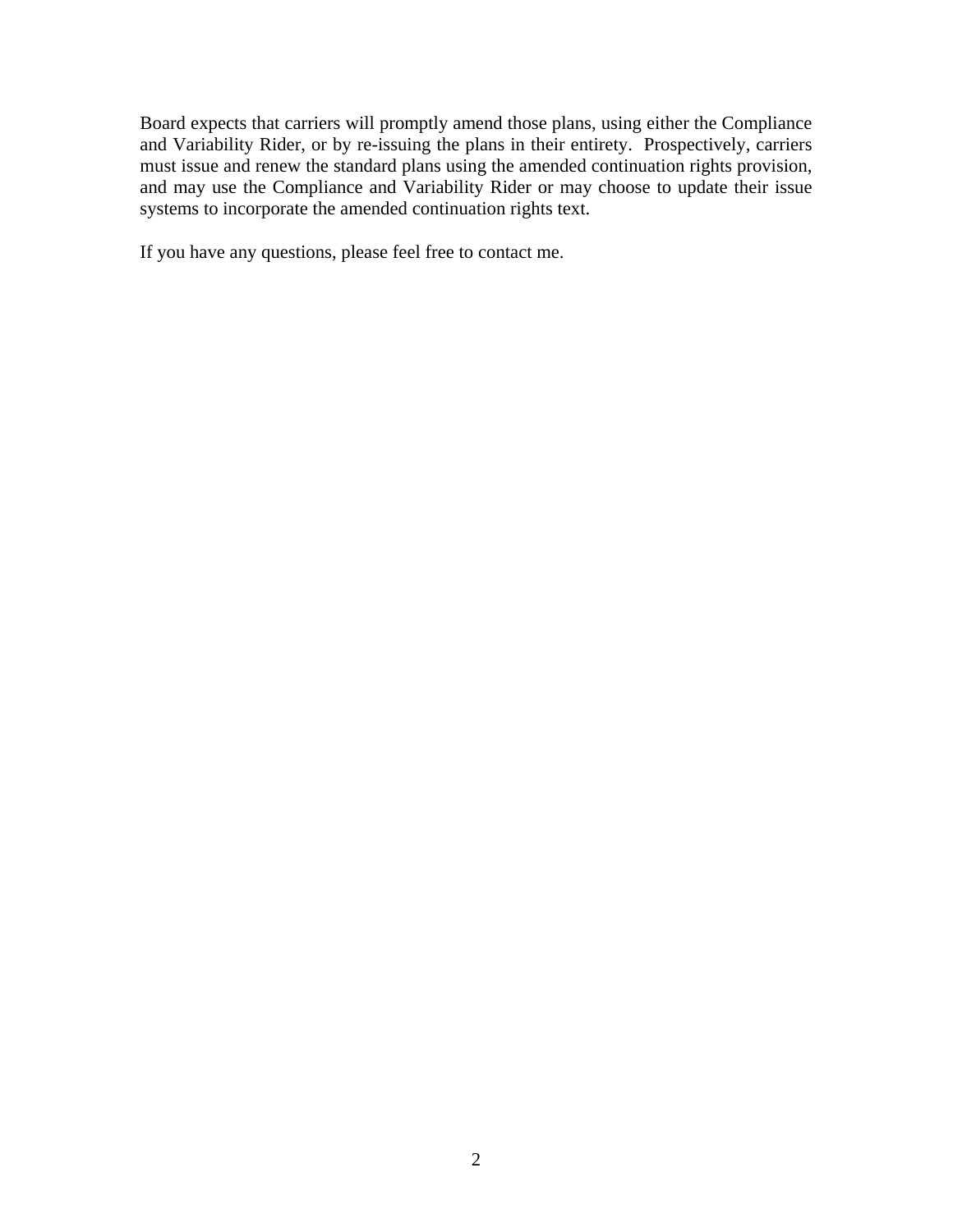[Carrier]

# **AMENDMENT**

[Policyholder]

Group [Policy] No.

Effective Date:

This Amendment is part of the [Policy].

## I. The **CONTINUATION RIGHTS** provision entitled **COORDINATION AMONG CONTINUATION RIGHTS SECTIONS**, is deleted and replaced with the following provision.

# **COORDINATION AMONG CONTINUATION RIGHTS SECTIONS**

As used in this section, COBRA means the Consolidated Omnibus Budget Reconciliation Act of 1985 as enacted, and later amended.

A [Member] may be eligible to continue his or her group health benefits under [this Contract's] **COBRA CONTINUATION RIGHTS** (CCR) section and under other continuation sections of [this Contract] at the same time.

Continuation Under CCR and **NEW JERSEY GROUP CONTINUATION RIGHTS**  (NJGCR): A [Member] who is eligible to continue his or her group health benefits under CCR is not eligible to continue under NJGCR.

Continuation under CCR and NJGCR and **NEW JERSEY CONTINUATION RIGHTS FOR OVER-AGE DEPENDENTS** (NJCROD): A Dependent who has elected to continue his or her coverage under the group policy under which his or her parent is currently covered pursuant to NJCROD shall not be entitled to further continue coverage under CCR or NJGCR when continuation pursuant to NJCROD ends.

Continuation Under CCR and any other continuation section of [this Contract]:

If a [Member] elects to continue his or her group health benefits under [this Contract's] CCR or NJGCR, as applicable, and any other continuation other than NJCROD, the continuations:

- a) start at the same time;
- b) run concurrently; and
- c) end independently on their own terms.

While covered under more than one continuation section, the [Member]:

- a) will not be entitled to duplicate benefits; and
- b) will not be subject to the premium requirements of more than one section at the same time.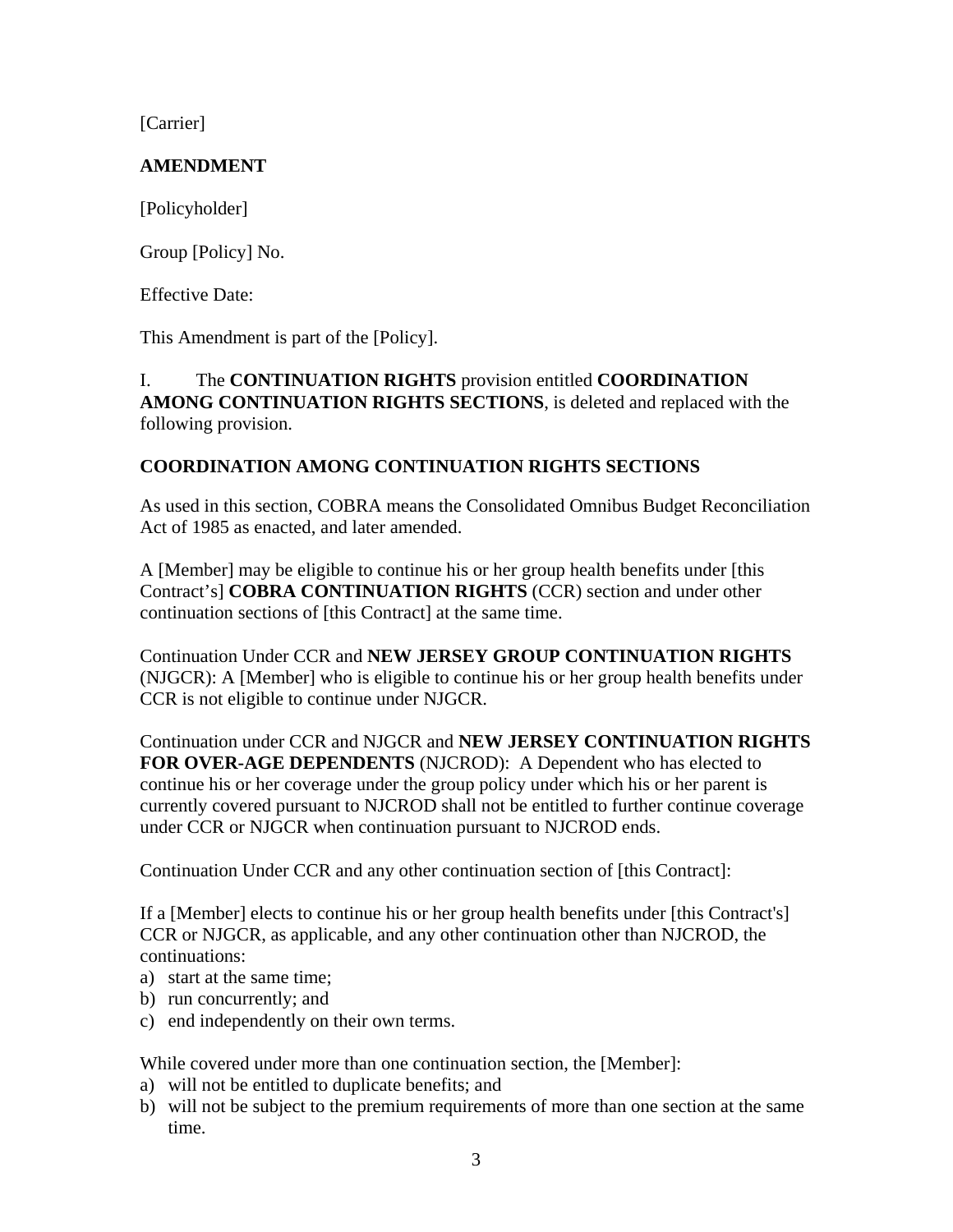II. The following provision is added immediately following the New Jersey Group Continuation Rights (NJGCR) provision:

#### **NEW JERSEY CONTINUATION RIGHTS FOR OVER-AGE DEPENDENTS** (Applies to all size groups):

As used in this provision, "Over-Age Dependent" means an Employee's child by blood or law who:

- a) has reached the limiting age under the group plan, but is less than 30 years of age;
- b) is not married;
- c) has no Dependents of his or her own;
- d) is either a resident of New Jersey or is enrolled as a full-time student at an Accredited School; and
- e) is not covered under any other group or individual health benefits plan, group health plan, church plan or health benefits plan, and is not entitled to Medicare.

#### **If A Dependent Loses Eligibility**

If a Dependent child's group health benefits end or have ended due to his or her attainment of the limiting age, he or she may elect to continue such benefits until his or her 30<sup>th</sup> birthday, subject to the Conditions for Election, Election of Continuation and When Continuation Ends sections below.

#### **Conditions for Election**

An Over-Age Dependent is only entitled to make an election for continued coverage if all of the following conditions are met.

- a) The group policy under which the Dependent child was covered immediately prior to reaching the limiting age must have been a fully-insured group policy issued in New Jersey.
- b) The Dependent child must actually have been covered under the group policy on the date he or she reached the limiting age under such group policy.
- c) A parent of an Over-Age Dependent must be enrolled as having elected Dependent coverage at the time the Over-Age Dependent elects continued coverage. Except, if the Employee has no other Dependents, the Over-Age Dependent may nevertheless elect continued coverage

## **Election of Continuation**

To continue group health benefits, the Over-Age Dependent must make written election to [the Carrier]. The effective date of the continued coverage will be the later of:

- a) the date the Over-Age Dependent gives written notice to [the Carrier]; or
- b) the date the Over-Age Dependent pays the first premium; or
- c) the date the Dependent would otherwise lose coverage due to attainment of the limiting age.

For a Dependent whose coverage has not yet terminated due to the attainment of the limiting age, the written election must be made within 30 days prior to termination of coverage due to the attainment of the limiting age.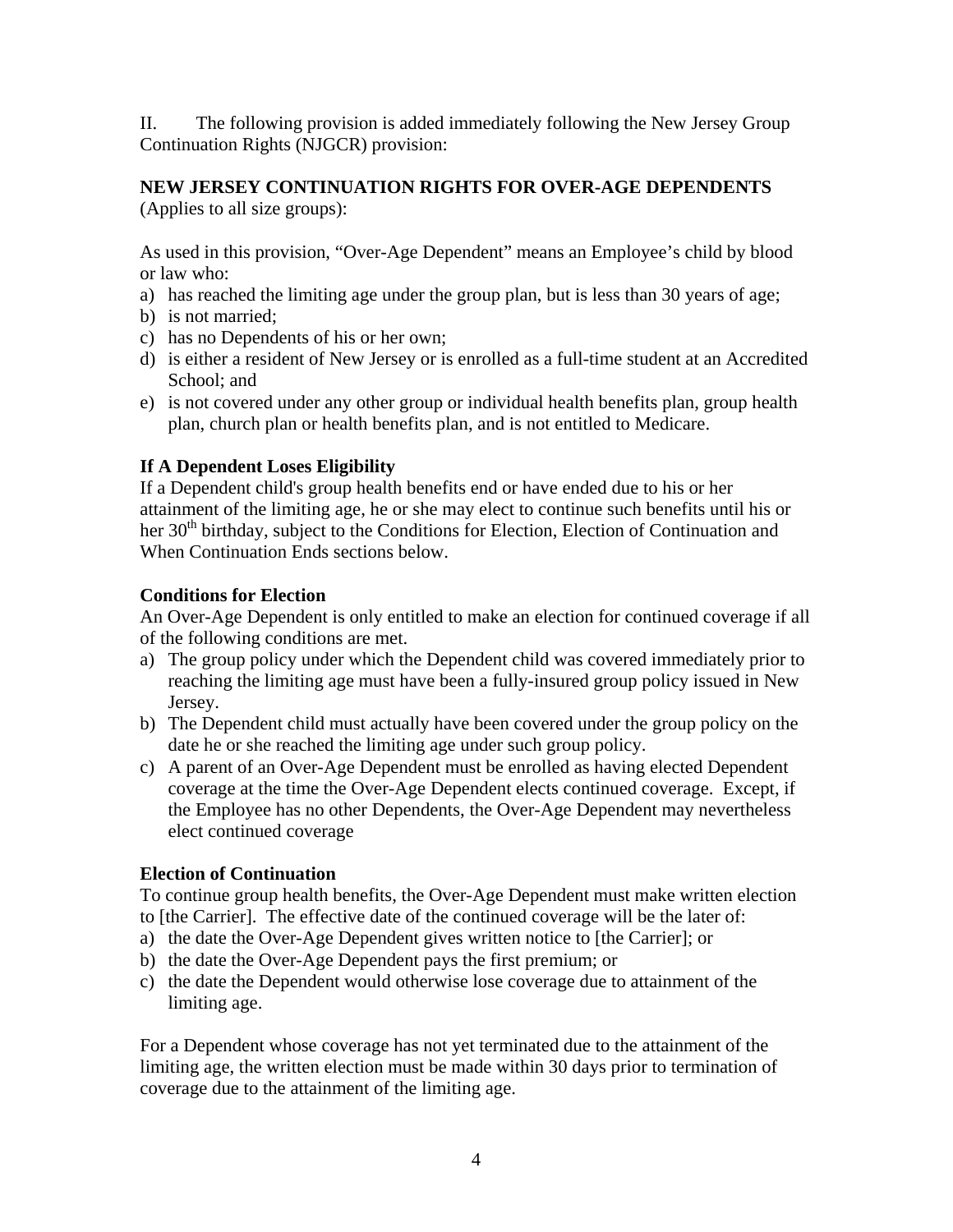For a person who did not qualify as an Over-Age Dependent because he or she fails to meet all the requirements of an Over-Age Dependent, but who subsequently meets all of the requirements for an Over-Age Dependent, written election must be made within 30 days after the person first subsequently meets all of the requirements for an Over-Age Dependent.

This election opportunity is explained in greater detail as follows:

- a) If a person did not qualify because he or she was married, the notice must be given within 30 days of the date he or she is no longer married.
- b) If a person did not qualify because he or she had a Dependent of his or her own, the election must be made within 30 days of the date he or she no longer has a Dependent.
- c) If a person did not qualify because he or she either was not a resident of New Jersey or was not a full-time student at an Accredited school, the election must be made within 30 days of the date he or she becomes a resident of New Jersey, or becomes a full-time student at an accredited school.
- d) If a person did not qualify because he or she was covered under any other group or individual health benefits plan, group health plan, church plan or health benefits plan, or was entitled to Medicare, the election must be made within 30 days of the date he or she is no longer covered under any other group or individual health benefits plan, group health plan, church plan or health benefits plan, or is no longer entitled to Medicare.

An Over-Age Dependent may make written election to continue coverage during a 30 day period beginning on each anniversary date of the date the dependent lost coverage due to attaining the limiting age, provided he or she meets the definition of an "Over-Age Dependent" during that 30-day period.

## **[Special Enrollment Period: May 12, 2006 – May 11, 2007**

A person who qualifies as an Over-Age Dependent as of May 12, 2006, having reached the limiting age under a group plan and lost coverage under such group plan prior to May 12, 2006, may give written notice of an election for continued coverage at any time beginning May 12, 2006 and continuing until May 11, 2007.**]**  *Note to carriers: This Special Enrollment Period text may be deleted for plans issued after May 11, 2007.* 

## **Application of a Pre-Existing Conditions Exclusion**

An Over-Age Dependent who was covered under prior Creditable Coverage that terminated no more than 90 days prior to making an election for continuation under this section will be given credit for the time he or she was covered under the Creditable Coverage toward the application of the Pre-Existing Conditions Exclusion under [the Contract.]

## **Payment of Premium**

The first month's premium must be paid within 30 days of the date the Over-Age Dependent elects continued coverage.